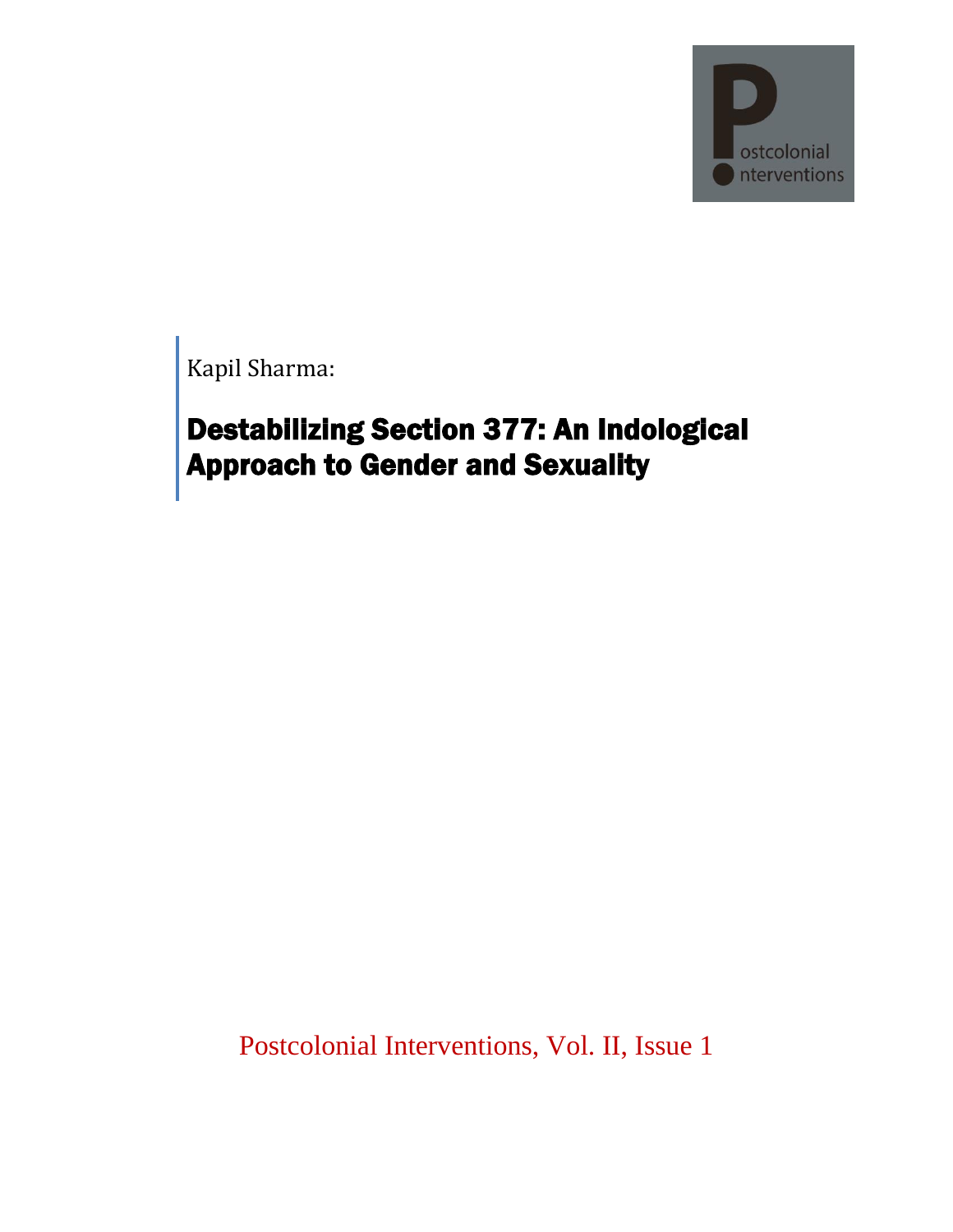#### **Abstract**

The modalities of gender and sexuality are not divorced from the over-arching ubiquity of the idea of nation. The politics of gender and sexuality, queer issues, religion, nationalism and nationhood are all inextricably inter-connected and continuously enter into negotiation, intersection, coalition and opposition. Nation is always defined on gendered terms. This has been especially evident during the British colonization of India and other colonies. Imperialist Britain, as a Western nation and as the aggressor in colonial intrigue, forged a masculine identity in its literary and political discourse while India portrayed its post-colonial nationalism using feminine symbolism in order to create an identity which mobilised Indians to resist imperialist and colonising forces. The Hindu nationalists co-opting the polarity of the gender binary to represent the opposing forces in the process of colonization and coining the symbol of "Bharat Mata", a mother in distress who supplicates her sons to safeguard her honour during colonization, firmly popularized India's position as the victim of a violent and 'impure' attack. Modern, Gandhian India is comprised of various remnants of the colonial hetero-normativity imposed on Indian culture and nation during the reign of the British. One such example of these remnants, which can be directly and historically traced back to British rule is the continuing presence on Indian statutes of Section 377 of the Indian Penal Code, which affirms the colonial 'hangover' with which the Indian nation continues to grapple. The issue has demonstrated irony of post-colonial India, where, proponents of the law show a tendency to argue that the law protects Indian culture despite its clear link to colonialism. The paper will engage with the grotesque paradoxes and incongruities pertaining to the notions of gender, sexuality and queerness in contemporary politics of religion in India. It will also examine their dubiousness in the face of misinterpretations and the appropriation of Hinduism into a hetero-normative framework, heteronormativity itself being a western import. It also problematizes the disjunction between the contemporary right wing Hindu radicalization and the ancient myths, legends and sects of the Indian subcontinent that had polymorphosity and queerness of gender and sexuality as its inherent constituents. The contemporary stalwarts of right wing Hindu nationalism, the spiritual leaders - Baba Ramdev being the most controversial figure - contribute to the naturalization of right wing ideologies under the guise of conclusively representing Indian culture. Ramdev, through his representation of Indian Hindu morality, otherizes and alienates alternate sexualities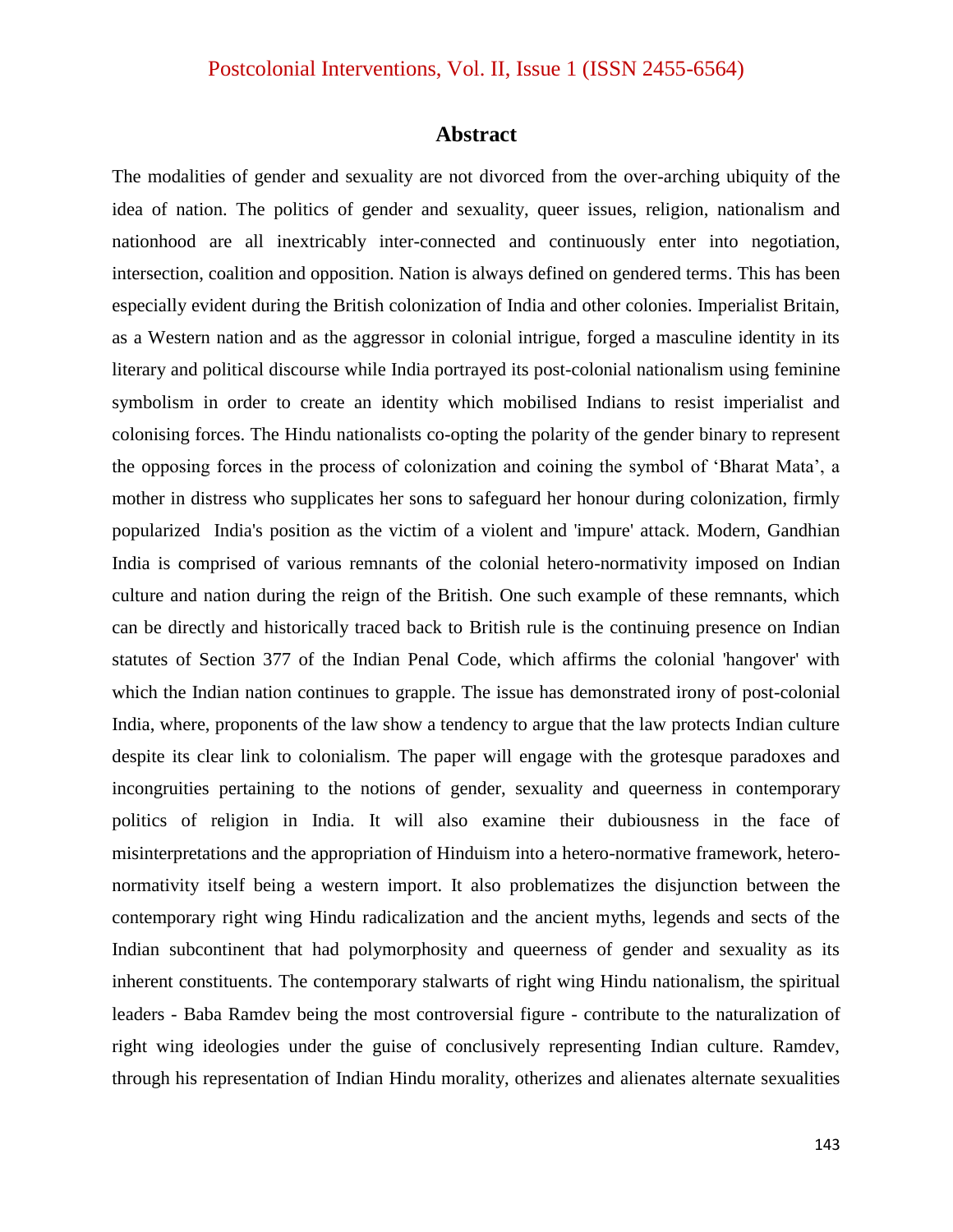and sexual practices as anomalies to the 'natural order' and a Western 'disease'. The entire array of political ideologies that coalesce with this hetero-normative manipulation and misrepresentation of Hindu spirituality are all juxtaposed with and subverted by a recuperation and re-analysis of the pre-colonial history of the Indian subcontinent. The fluidity of sexuality and gender during this period, in addition to the recognition and celebration of sexualities and sexual practices external to the hetero-normative gender binary in the absence of consolidated, unified and Eurocentric ideas of nationalism and of the 'nation', stands in stark contrast with modern nationalist Hindu ideologies. By delving into the time prior to the consolidation of South Asian sects, beliefs and myths into a homogenized category now referred to as Hinduism, the paper will pose an antithetical and subversive interpretation of gender and sexuality against the contemporary criminalization and alienation of the queer community. This indological analysis and queering of pre-colonial history and mythology will be a strong derision of contemporary, right wing, and anti-queer Hindu ideologies**.**

**Key words:** queer, nationalism, post-colonial, hetero-normativity, indological.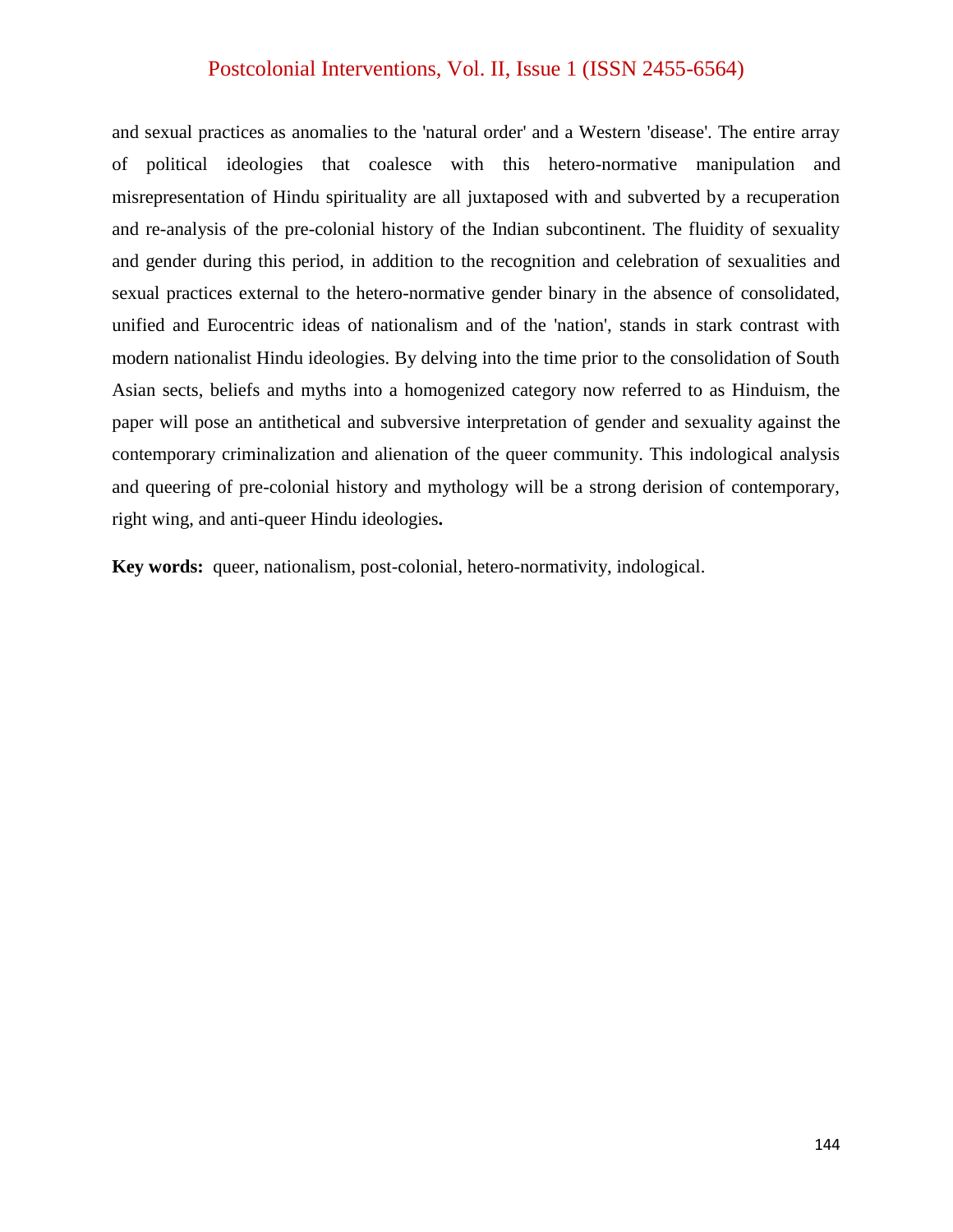Gender and sexuality are intertwined with the idea and material reality of nation, nationalism and nationhood. H.J.Kim Puri, Jyoti Puri and Hyun Sook Kim, in their article "Conceptualizing Gender- Sexuality- State- Nation: An Introduction", posit:

The flawed promises of nationalism as an all-inclusive, horizontal community are especially visible from the positions of women and marginalized groups. This special issue argues that understanding the changing cultural and political terrain of states and nations is relevant and crucial to analyses of sexuality and gender. This issue grows out of the recent work of a number of feminist scholars who have recognized that states, nationalisms, and nations are profoundly gendered. They have attended to the gendered, class and race-based idioms that shape the contours of nationalism, its boundaries, and its key symbols and meanings. (Puri et al. 137)

The "flawed promises" that the article mentions is relevant in contextualizing gender and sexuality in modern Indian nationalist context which is framed by a patriarchal and heteronormative hegemony that marginalizes and criminalizes deviationsfrom the monolithic regime. The entire construction of the figure of Bharat Mata is not only Hindu centric in its imagination of Indian nationhood and blasphemous to the monotheistic Muslim beliefs, but also a distortion of the Hindu mythology and the image of femininity that it draws upon. The postcolonial image of Bharat Mata which draws upon Ma Durga degrades the powers and potentials of the goddess who in traditional mythological beliefs is a self-sufficient protector and warrior and does not require any masculine intrusion or aid. The discourse of a Bharat Mata supplicating her sons to free her from the imperial powers is derogatory to the traditional mythology which eulogizes the goddess as Adi Shakti (absolute power). This anti-colonial, Hindu nationalist discourse turns the otherwise invincible mythological femininity into an infirm woman, supplicating the masculine power for her release. This installs the patriarchal hegemony and the heteronormative gender roles that configure Indian Hindutva Nationalism. The article also emphasizes on "denaturalizing" geo-political boundaries to analyze the mutual constitution of gender, sexuality, state and nation. It is through naturalization, sublimation and deification of the contours thata nationalistic emotion is generated. A deconstruction and historicization of these contours lay bare the constitutive process in the formation of the nation. The retention of section 377 of IPC is one of these processes that form a nationalist emotion along repressive, patriarchal and heteronormative lines that appropriate and control sexuality to meet the hegemonic image of a homogenized, uniform and absolutist nation state. The article states:

States and nations reimagine and reconfigure their power and extend their reach, albeit in varying cultural contexts. While we do not suggest that all state practices of exclusion, discrimination, and violence are similar across cultural and historical contexts, it is instructive to highlight the patterns of how states and nations regulate sexual, gender, racial, and cultural borders. It is equally important to note the struggles around citizenship, such as the demands for full inclusion in the citizenry and nation. These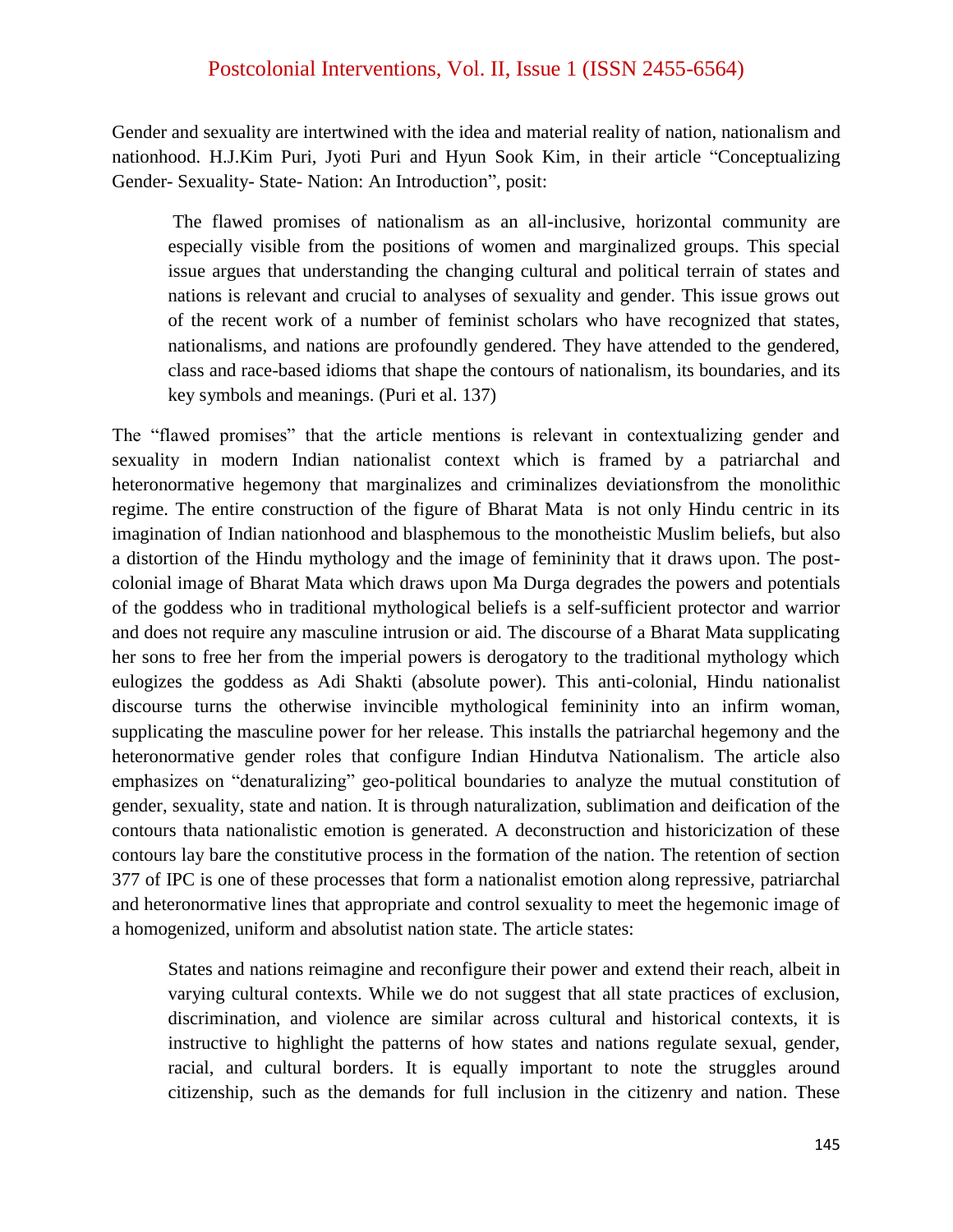demands are constrained by the liberal politics of inclusion and belonging. Social class, race, gender, and sexuality are central nodes for challenging cultural and political exclusions but also are sites where inequalities are created anew within the framework of national states. (Puri et al.139)

The otherization of LGBTQ communities by the supporters of section 377 by deploying nationalist sentiments, deeming deviant sexualities as western imports and overshadowing the gender and sexual fluidity, diversity and multiplicity inherent in the indigenous cultures and mythologies are paradigms of the schemes that the states and nations co-opt to impose homogeneity and uniformity for an easy exercise of power.

The re-criminalization of homosexual relationships with the retention of section 377 of Indian penal code led to many debates and dissents. The debate "Is homosexuality conflicting with Cultural Values in India" on *Prime Time*, NDTV, hosted by Raveesh Kumar, offers an insight into the constitutional as well as cultural incongruities and paradoxes that Section 377 and its petitioners reflect, in their beliefs, values and understanding of what constitutes 'Indianness.' The prime panelists were Supreme Court advocate Ejaz Maqbool from All India Muslim Personal Law, women"s rights" activist Vrinda Marwah and historicist Saleem Kidwai. (NDTV 2013). Ejaz Maqbool -an advocate for the retention of section 377, on being interrogated by Raveesh about the Supreme Court's regressive decision, emphatically upholds multiple times, "Don"t ape the west." This renders Ejaz vulnerable to a vast historical criticism that exposes the incredulity of his understanding of the history of India itself. Ironically, the very existence of section 377 in the Indian statutes, post Independence, is an imitation of a law that has its roots in western, Judeo-Christian morality. On another debate on NDTV called "The Homosexuality Debate", Anand Grover, senior advocate, representing Naz Foundation, which had petitioned against section 377, historicizes section 377 and the status of sexuality in Indian history. He lays bare the fact that section 377 of Indian penal code was imposed on India from the colonial British constitution in 1860 to "demean" our sexualities. He talks about the glorious status of the transgenders in Indian history where the chief executive of last Mughal emperor, Bahadur Shah Zafar was Mehboob Ali, a *hijra*. The origins of this section go back to 1290, the times when the church and religion were hegemonic forces, influencing every sphere of life in Europe. The law emanates from Judeo-Christian vigilantism that deemed any non-procreative sexual act as 'unnatural' and a sin. Kamal Farooqi, another member of All India Muslim Personal Law, in the same debate, argues for criminalization of gay sex by saying, "Anything that comes in the way of human purpose, assigned to us by the creator, and our advancement, should be eliminated." What strikes here, is the grotesque irony of his outdated and religious idea of advancement which predicates upon the multiplication of human species, for a country whose gravest issue is soaring fertility rates. The religious fundamentalists' understanding of natural and unnatural is quite dubious, as what is unnatural and artificial is the human interference with the natural course of sexuality, which is that of fluidity and multiplicity. The channeling and correcting through "order" is unnatural. If penile-vaginal sex is the only natural sex then it would happen on its own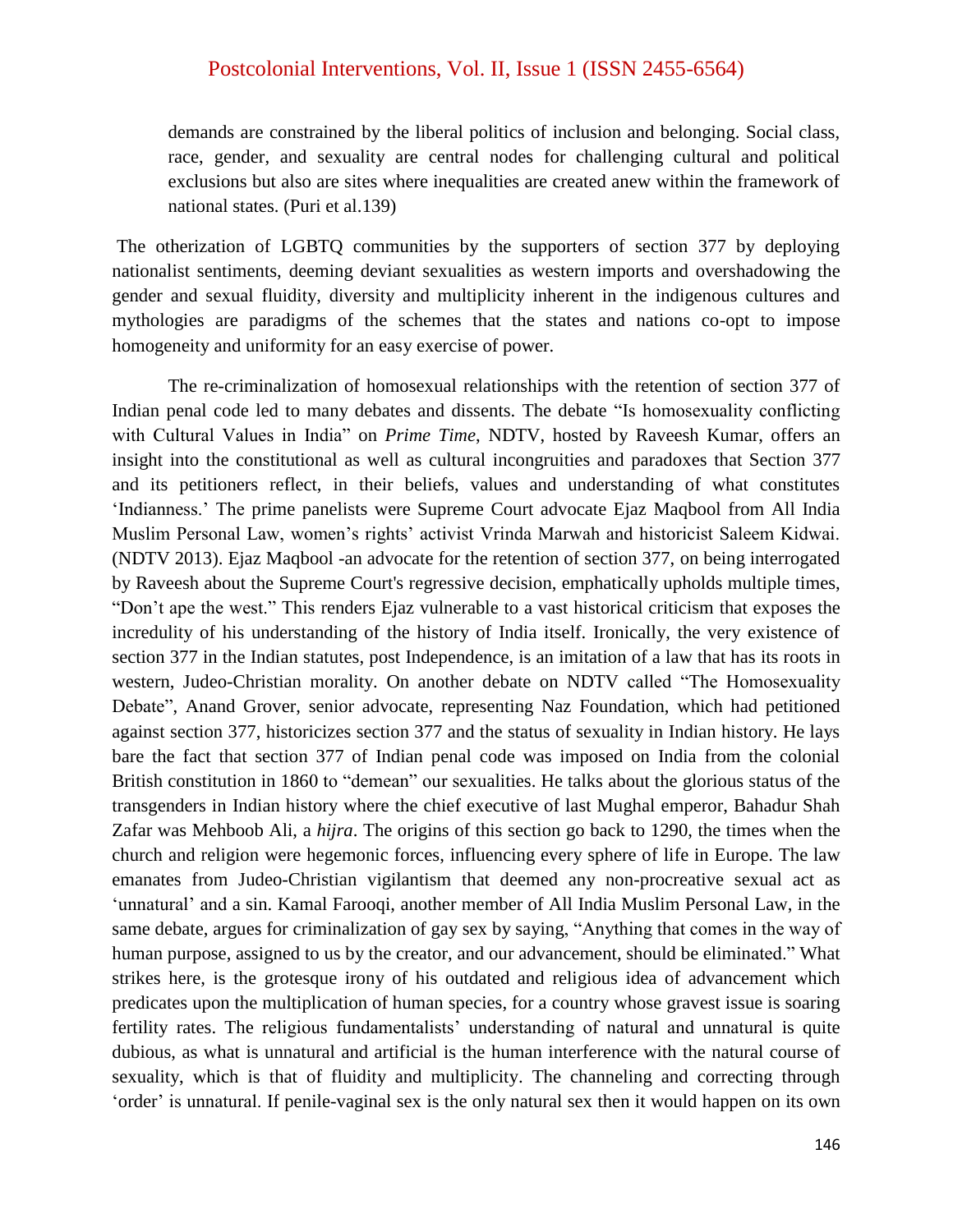uniformly across all human species, without any religious, psychological or legal indoctrination or correction. It is the instrument of "naturalization" of penile-vaginal sex that the structures of power deploy to sustain the hetero-normative and patriarchal hegemony. Kamal Farooqi and Ejaz Maqbool, in their advocacy for section 377, heavily resort to religion, which renders their arguments redundant for a country whose constitution has secularism as its foundation, and not religious absolutism. The presence of this section in Indian constitution defies the values of secularism, as its origins are purely religious. The quotation from the Indian constitution is as follows:

**377. Unnatural offences**: Whoever voluntarily has carnal intercourse against the order of nature with any man, woman or animal shall be punished with imprisonment for life, or with imprisonment of either description for term which may extend to ten years, and shall also be liable to fine.

Explanation: Penetration is sufficient to constitute the carnal intercourse necessary to the offense described in this section. (*Lawyers Collective* 01)

The law clearly penalizes any form of sexual activity except penile-vaginal sex. The criminalization of sodomy dates back to Dark ages, when it was enforced in Britain, where the church fabricated binaries of natural/unnatural or pure/evil, stemming from the biblical idea that God created man to multiply, which is only possible through heterosexual penile-vaginal intercourse. The law demonizes deviations from procreative sexual acts, and calls them "carnal acts against the order of nature". It is a sheer western, colonial import and a misfit for independent, cosmopolitan and secular India. The deployment of the term "carnal" explains the essentially didactic and biblical/evangelical overtones that the law carries demonizing not procreative sex, but sensual, fleshy, corporeal pleasures defined by "lust" which is one of the seven deadly sins of Christianity. The outdated law still rests upon gender binary, recognizing only men and women and does not address the communities outside this binary which form a large part of Indian population. Even the proponents of the law- the British, scraped the law and de-criminalized homosexuality in 1967, but India, the victim of a colonial imposition, continues to grapple with it despite independence.

The Naz Foundation had filed a petition in 2009 arguing that section 377 is totally discordant with the other sections of the constitution that protect our fundamental rights as the citizens of India− fundamental rights guaranteed under Articles 14, 15, 19 and 21 of the Constitution of India. The presence of section 377 denies the queer communities the right of equality before law, right against discrimination on the basis of sex, and most importantly the most nuanced article 21, which reads as: "Protection of life and personal liberty: No person shall be deprived of his life or personal liberty, except according to the procedure prescribed by the law" (Naz Foundation Judgement 2009).The article went into revisions in the recent years with expansions and more explanations like: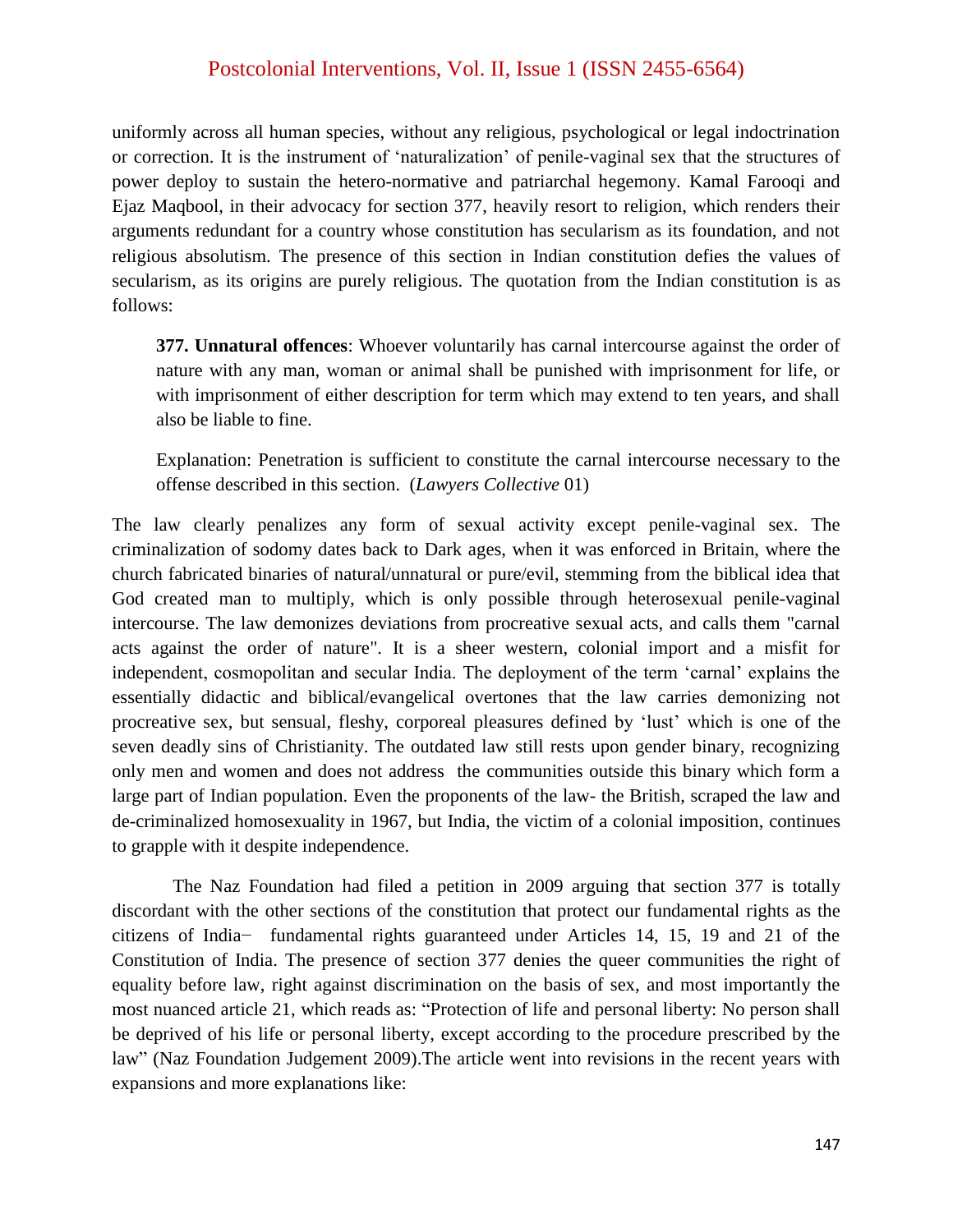It imposed a limitation upon a procedure which prescribed for depriving a person of life and personal liberty by saying that the procedure which prescribed for depriving a person of life and personal liberty, must be reasonable, fair and such law should not be arbitrary, whimsical and fanciful. The interpretation which has been given to the words life and personal liberty in various decisions of the Apex Court, it can be said that the protection of life and personal liberty has got multi dimensional meaning and any arbitrary, whimsical and fanciful act of the State which deprived the life or personal liberty of a person would be against the provision of Article 21 of the Constitution. (*legalserviceindia.com* 01)

However, the arguments of Naz Foundations were rendered baseless and invalid by The Supreme Court of India in 2013, upholding the constitutionality of section 377. (CIVIL APPEAL NO.10972 OF 2013 (Arising out of SLP (C) No.15436 of 2009). The very idea of premising law on religious ethics, in a secular nation, and arbitrarily constructing natural/unnatural binary are clearly whimsical and fanciful acts of the state. Within the constitution itself is found the incredulity and illegitimacy of section 377. As Laxmi Narayan Tripathi, a transgender rights activist and a transgender herself, emphatically proclaims in "Gay Sex debate" hosted by Arnab Goswami, that this section denies queers the right to live with dignity and they feel ashamed of themselves(*The Newshour Debate* 2013). She quotes quranic verses where transgenders are recognized and also upholds that Indian ancient history is that of free sexuality as opposed to modern colonial/draconian laws maneuvering it into hetero-normativity, which punctures the religious fundamentalist arguments of Kamal Farooqi. The petitioners for the retention of section 377 also argue that the law does not criminalize the concept of homosexuality and homosexuals per say, but as Kamal Farooqi says, it criminalizes "the sex" between two consenting homosexuals. This ludicrous argument incites a lot of dissenters who attack the diplomatic tokenism of feigning acceptance, while denying the basic fundamental right of privacy to two or more consenting adults in private. Filmmaker Sridhar, whose film on queer issues, *The Pink Mirror* was banned by Indian censor board for the explicit display of sexuality, dissents by upholding, "Why would I even be a homosexual if I do not have sex. It is my basic fundamental right being a human. This law denies me my humanity." (NDTV 2013). NDTV, in the beginning of the debate, shows a small clip where, on being questioned upon the retention of section 377 by NDTV journalists, the Indian politicians respond with refusals to talk about the issue and the exclamations like "*Shiv Shiv*!" which denotes a corrective response to purify an impurity or a sin, which doesn't have to be uttered in public. The trivial incident exhibits the contemporary reality of India which is analogous to the western  $19<sup>th</sup>$  century Victorian social reality, as Michel Foucault delineates in his seminal work, *The History of Sexuality:* 

On the subject of sex, silence became the rule. The legitimate and procreative couple laid down the law. The couple imposed itself as model, enforced the norm, safeguarded the truth, and reserved the right to speak while retaining the principle of secrecy. A single locus of sexuality was acknowledged in social space as well as at the heart of every household, but it was a utilitarian and fertile one: the parents' bedroom. The rest had only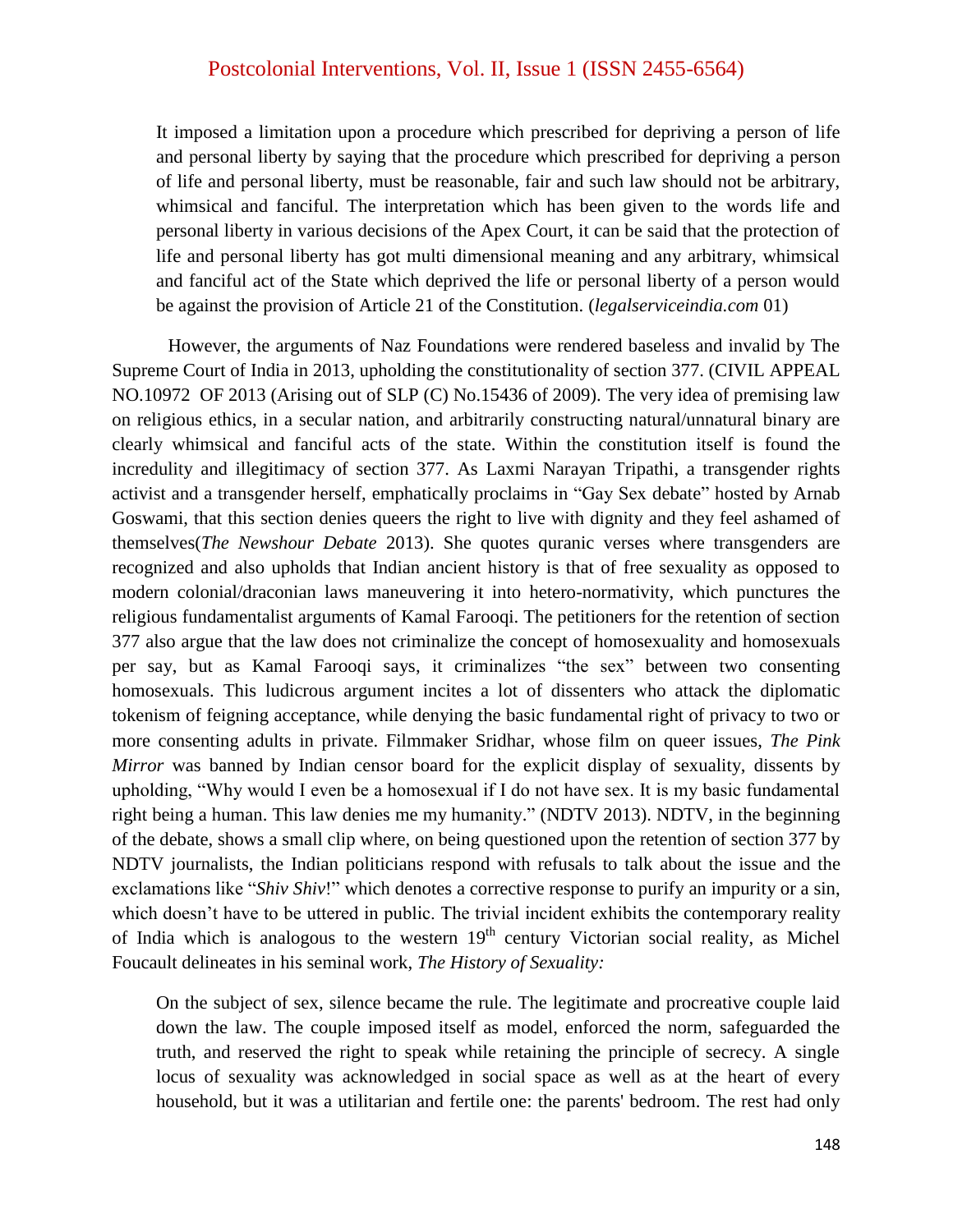to remain vague; proper demeanor avoided contact with other bodies, and verbal decency sanitized one's speech. And sterile behavior carried the taint of abnormality; if it insisted on making itself too visible, it would be designated accordingly and would have to pay the penalty. (Foucault 03)

"Silence" played an important role in controlling and regulating sexuality in 19<sup>th</sup> century Europe, which is now hegemonizing the Indian societies. Stigmatizing sexuality to the extent that talking about it too instigates cringe and disgust is one of the most effective ways to manacle it. On legal and political forefronts, the silence transforms into homophobic and corrective discourses. Advocate Ejaz Maqbool calls the retention of section 377 a "corrective surgery" co-opted by Supreme Court to redeem the decriminalization that the high court had previously undertaken (NDTV 2013). The term renders Raveesh shocked which he expresses by repeating the term in an interrogative tone. It is a stark sign of regression that Indian legal framework is dwindling into, following the measures that the West deployed in archaic times, when homosexuality was deemed as a sin/flaw/disorder capable of correction.

The shocking replies of the Ministry of Home Affairs to the Naz Foundation"s petition expose the misconstrued knowledge about Indian history and society that dominates the mainstream values and belief system and forms the normativity of repression. Ministry of Home Affairs writes:

Indian society by and large disapproved of homosexuality, which disapproval was strong enough to justify it being treated as a criminal offence even where the adults indulge in it in private. Union of India submits that law cannot run separately from the society since it only reflects the perception of the society. It claims that at the time of initial enactment, Section 377 IPC was responding to the values and morals of the time in the Indian society. It has been submitted that in fact in any parliamentary secular democracy, the legal conception of crime depends upon political as well as moral considerations notwithstanding considerable overlap existing between legal and safety conception of crime i.e. moral factors. (*Naz Foundation Judgement* 2009)

It cannot be ignored that contemporary ideas of nationhood and nationalism are influenced by colonial standards. The values and morality of contemporary Indian consciousness are shaped by western, colonial morality of hetero-normative standards which are erroneously ascribed to *bhartiya sanskriti* (Indian values), as a consequence of a colonial hangover, wiping off the memory and the knowledge of ancient sects, scriptures and cultures of Indian subcontinent that reflected a free-play of gender and sexuality. The history of containment of this queerness of Indian civilization by the west has to be traced along the lines of law that criminalizes homosexuality. The morals and values of the society are not autonomously formed. The political leaders in power who are predicating their arguments on the values and morality of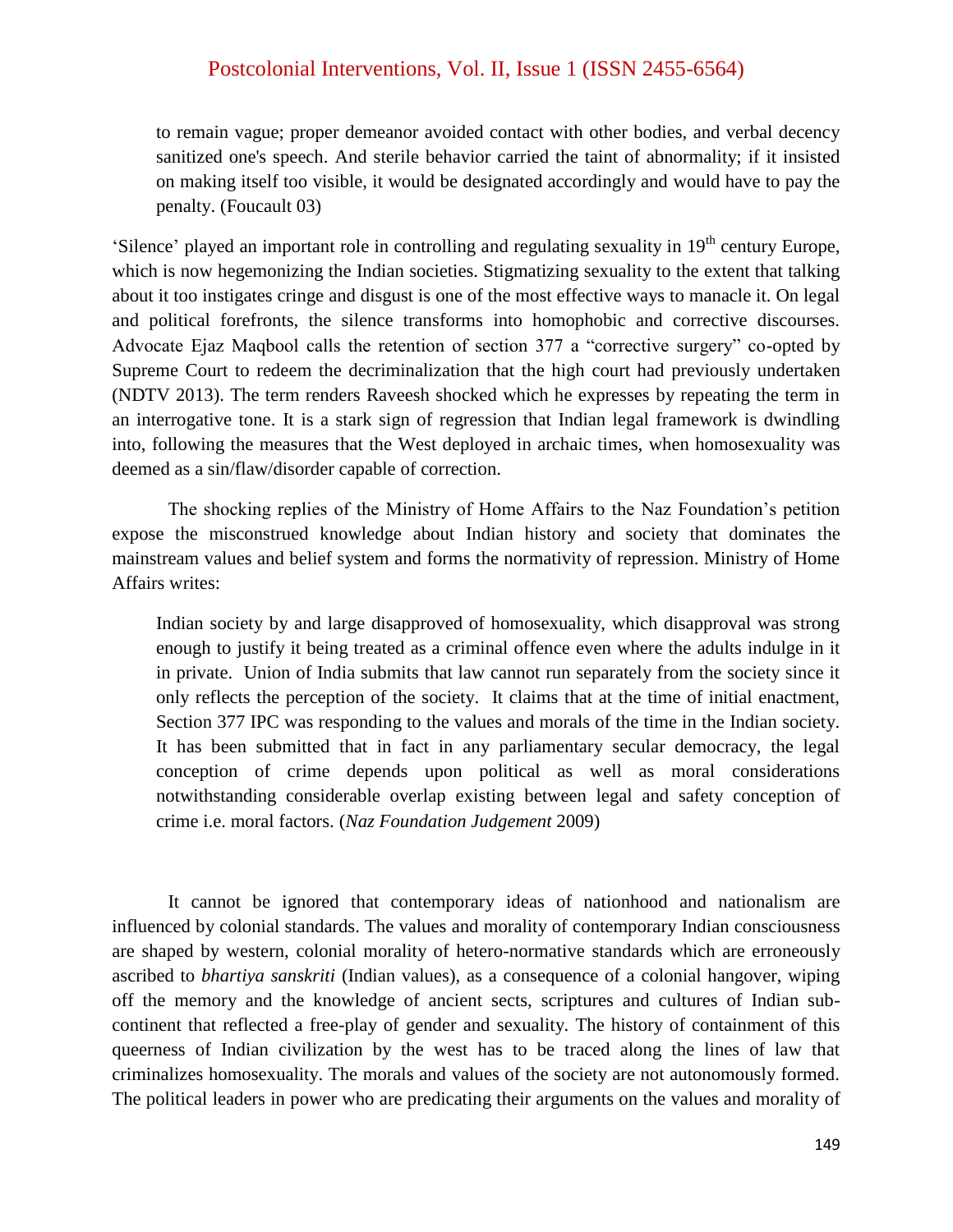the Indian society must know that these very values and moralities are fabricated and indoctrinated by the dominant normative, the power holders and the law. It is the state that deploys its ideological apparatuses (ISA)i.e. various instruments perpetuating the dominant ideologies− religion, culture, pedagogy, mass media etc. that form the consciousness of the individuals (Althusser 33). It is through these instruments that the ideology formulated by the state, in Marxist theorist Louis Althusser's terms "interpellates" the individuals as subjects (54). This renders the ministry of Home Affair"s argument hypocritical, as those values and morals that they claim to safeguard are infiltrated by them only, being the shareholders of power. Societal values and morals are reflections of the ideologies dictated by the state.

Resorting to the religious dogmas to formulate law in a secular country itself is a decision gone awry. But within the religious arguments posited by the religious representatives and the petitioners for criminalization of homosexuality, there exists a total misconstruction of history, appropriation of mythology and a dissemination of erroneous knowledge about Hinduism, Indian culture and values and what forms Indian morality and nationhood. The common contemporary notions in India about homosexuality being a western import is the biggest impediment to developing a tolerance for queer communities and an understanding of gender and sexuality in India. There are several You-tube videos where young You-tubers in India go around interviewing common people in Indian metropolitan cities about their opinions on homosexuality and section 377. The responses are diverse; some accept, some reject, some have stigmatized the queer so much that they refrain from talking about it (Tamashabera 2016). But what is homogenous across the majority is the lack of understanding of the nuances of gender and sexuality, and the false notion that homosexuality is a western product of changing times and modernity. The contemporary spiritual leaders coalescing with the right wing politics play a major role in perpetuating the homophobic ideologies and sustaining the hetero-normative and patriarchal hegemony, strengthening gender roles and a patrilineal family structure. Celebrated yoga guru Baba Ramdev on being questioned upon homosexuality and the retention of section 377, expresses his elation on the decision and calls homosexuality an "American disease", reiterates common tokenism rhetoric by calling gays and lesbians "our brothers and sisters" who are a part of us, and that his yoga can cure such "wrong habits", like same-sex intercourse and masturbation (News X and Bharat Swabhiman; 2016 and 2013). This reverberates Foucauldian analysis in his theory of *Repressive Hypothesis*, where, in 18<sup>th</sup> century Europe various discourses were formed about sexuality, knowledge was fabricated, "biologizing" sexualities, and the curative claims spread by various forms of power− medicine, pedagogy, psychology, biology, psychiatry etc., instead of blatant penalization (Foucault 33). Ramdev demonizes same sex intercourse, recoursing to *bhartiya sanskriti* (Indian civilization) and *Hindu dharma*, posits the binary of *naitik/anaitik* (licit/illicit) and relegates non-procreative sexual acts to the category of the illicit. This surprisingly reflects more of a western, Christian binary construction as Foucault explains: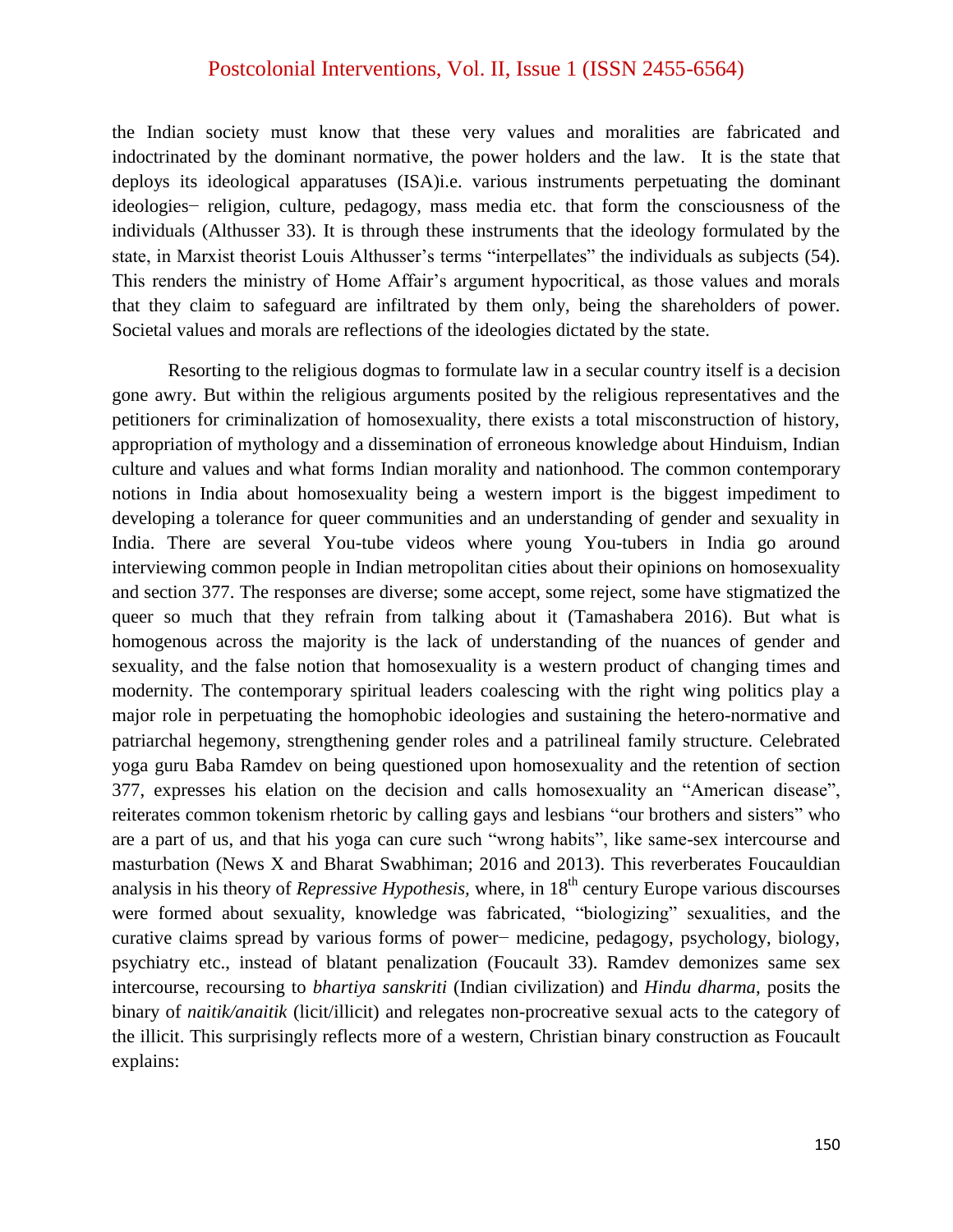Up to the end of the eighteenth century, three major explicit codes-apart from the customary regularities and constraints of opinion-governed sexual practices: canonical law, the Christian pastoral, and civil law. They determined, each in its own way, the division between licit and illicit. (Foucault 37)

Ejaz Maqbool and Baba Ramdev both publicly express that no religion− Hinduism, Islam or Christianity− accepts homosexual intercourse, and all of them penalize it. The credulity of this claim is subverted by an Indological/historical analysis of sexuality in India by Ruth Vanita and Saleem Kidwai in their book *Same-Sex Love in India- A Literary History.* The book recuperates the myths and legends from the *Vedas, Puranas* and epics from various sects and beliefs of South Asian mythologies which collectively form what we call today "Hindu mythology." It narrativizes these legends from the entry points of the dialectics of gender and sexuality, and unveils the queerness, the fluidity, multiplicity and polymorphosity that Indian mythological history is brimming with. The book narrates the story of the most celebrated God of South India, *Ayappa*, who is a progeny of a homosexual intercourse between the two most important Gods of Hinduism(two of the three Gods who form the holy trinity) - Lord Vishnu and Lord Shiva (Vanita and Kidwai 109). The *Mohini* avatar of Lord Vishnu, revered all across Hinduism, is a figure of subversion of the absolutism of gender/sex binary. Vishnu"s fluid mobility across genders can be co-opted to theorize the "performativity" (Butler 15) of gender and the continuum of cross-dressing which is integral to Hindu culture. The intercourse between the two male Gods does not take place as a result of deception of Vishnu"s disguise as a woman. Rather Lord Shiva is so enamored of the Mohini avatar that he supplicates Vishnu to take up Mohini avatar again so that he could make love to him, to which he consents and the entire erotic session happens before an embarrassed and jealous Parvati, Shiva"s wife. Though this reiterates the hetero-normative role play, it also problematizes the concept of "disembodied spirit" in Hindu mythology (Vanita and Kidwai 35). If socially constructed categories of caste, race, sex and gender are all mortal and less important than the eternal soul, which takes on different bodies in different births like changing clothes, then the corporeality of Vishnu-Shiva intercourse dwindles into a love of two spirits, that renders penalizing homosexuality in the name of Hindu culture inaccurate. Also Mohini getting pregnant and the pregnancy still remaining even when Mohini retreats to the original male form of Vishnu questions the contemporary laws and beliefs that rely on the heterosexual family set-up as the sole natural structure. Ayappa has two fathers, a homosexual parentage, which is evident by his other name *Hariharaputra,* which means the son (putra) of Hari (Vishnu) and Hara (Shiva) (Vanita and Kidwai 109). Another instance of cross-dressing found in Indian mythology is directly linked to Shiva"s homoerotic fixation upon Krishna, who is again an avatar of Lord Vishnu. To attend Krishna"s *raas leela* with all the *gopiyan*, Shiva crossdresses as a beautiful woman, which is articulated in a popular Hindi devotional song, which translates as:

One fine day, Bhole Bhandari (Shiv)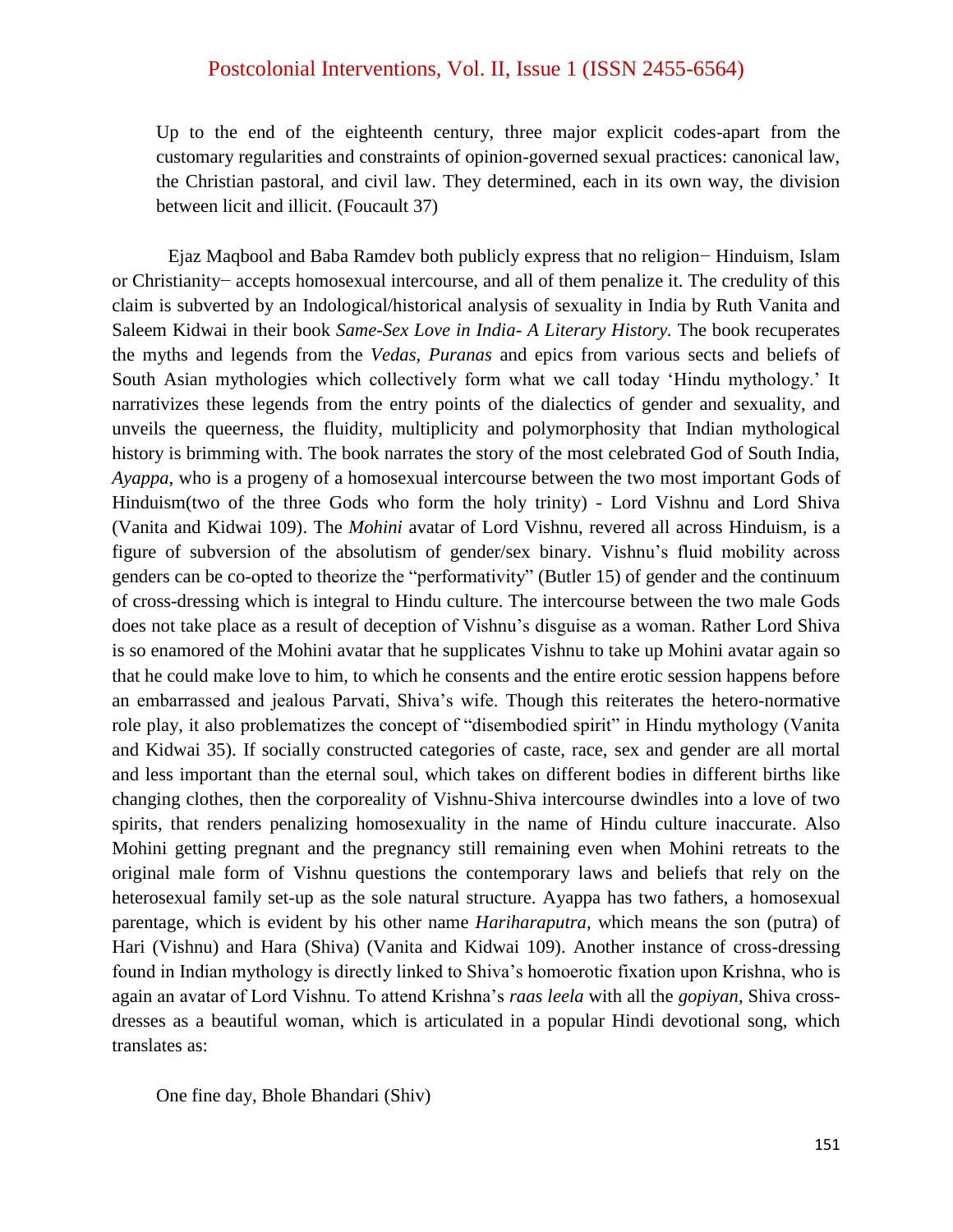Disguised as a pretty woman, entered Brij Parvati, exhausted of supplicating him to stop; But adamant tripurari (Shiv) ignored her

(*Bhaktigaane.in* 2013)

Linking this incident with the former Shiva-Mohini relationship affirms the homoerotic love that Shiva harbours for Vishnu despite his avatars. It is not the body of Mohini that he desired, but essentially Vishnu, whom he desires again in his Krishna avatar.

Yoga guru Baba Ramdev"s enterprise named *Patanjali* loses its cultural significance with a deconstruction of what the title *Patanjali* is loaded with. *Patanjali*, a large scale business unit, produces herbal, ayurvedic products and deals in healthcare, having many hospitals and yoga centers. Baba Ramdev claims that his yoga has cure for sexual deviations which are nothing but bad habits. What punctures his alienation of the queer as diseased is the meaning of *Patanjali* itself. Patanjali is second century BC commentator and grammarian whose studies form the basis for Baba Ramdev's medical and yoga knowledge. An excerpt from "Same Sex Love in India" explains the plurality of gender and sexuality that Patanjali recognizes, which ironically Baba Ramdev derides as an American disease.

Patanjali's second century BC texts, and Jain texts, have demonstrated that the concept of a third sex, with various ambiguous sub-categories have been a part of Indian worldview for nearly three thousand years. While categorizing men who desire men as "women" on the basis of their desire but simultaneously as 'men' in gender, they also noted that desire may be fluid and transient. (Vanita and Kidwai 29)

The biggest potential subversive element to contemporary hetero-normativity is Vatsyayana"s *Kamasutra,* a compilation of all earlier erotic sciences. Ruth Vanita and Saleem Kidwai's delineation of Vatsyayana's intentions behind forming this compilation displays a stark contrast between the history of celebration of unbridled sexuality in India and the current moralizing and control of sexuality by an appropriation of the same history. The chapter on Kamasutra states:

The text commences by placing Kama in perspective as one of the three aims of life, pursued by all living beings. Vatsyayana advocates the study of this text by both men and women. He emphasizes that not just courtesans but other women too must study the kamasutra, and that young girls should be instructed by older, more experienced women, in its theory and practice. He lists sixty-four arts as necessary to be studied by all people in order to be attractive. (Vanita and Kidwai 54)

The current law of section 377 which our contemporary political and religious leaders claim, safeguards our Indian civilization, stands in stark contrast to what our civilization,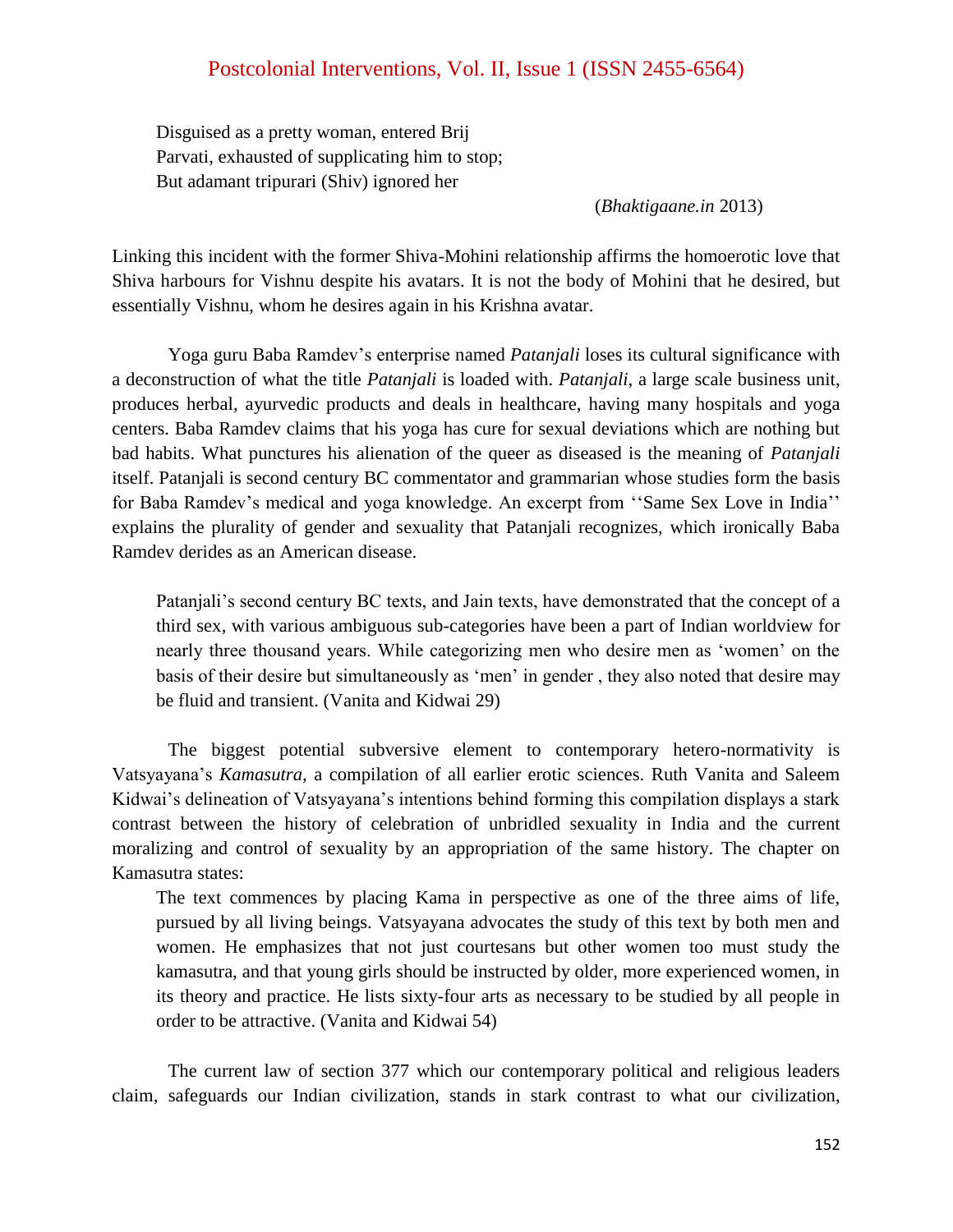mythology and scriptures entailed. *'Kamasutra* in its narrative, portrays every possible kind of sexual positions, activities and orientations, ranging from self-pleasure, to having sex with animal, orgies, masochism, all possible kinds of genital piercings and sex-toys, all of which in contemporary Indian perception are western, pornographic imports. The modern category of Hinduism that is a consolidation of the south Asian sects and beliefs, has a history of celebration of the *kama* (sensual pleasures), which is one of the three most important goals of human life as opposed to western, Judeo-Christian morality which condemns "carnality" and that Indian penal code apes on the pretext of saving Indian culture from western impure infiltration. Sex in Hindu mythology is not limited to procreation. Rather sexuality and pleasure are co-opted as means to re-unite with God. The book narrates various communities in the Indian history like the  $17<sup>th</sup>$  and 18<sup>th</sup> century Vaishnava Sahajiyas' men who engaged in ritualized sexual intercourse within the women of their own community who were married to a different man to ape the relationship between Radha and Krishna, which they believed turned them into a woman and "purified" their love for Krishna (Vanita and Kidwai 75). This validates homoerotic emotions as integral parts of Hindu mythology. Even if the community conforms to a heterosexual pattern, it legitimizes effeminate men as not alienated from Indian culture. It rather eulogizes effeminacy and homoerotic desires as divine and pure as opposed to current religious fundamentalists who are interpellated by the outdated  $18<sup>th</sup>$  and  $19<sup>th</sup>$  century colonial European ideologies of corrective sciences that de-naturalized deviant sexual behavior.

 Relying entirely on the mythological evidences to counter contemporary heteronormativity can also dwindle into a redundant practise, as the normative status of heterosexuality remains unchanged there as well. Homoerotic desires find fulfilment only through a conformity to heteronormativity. Shiva indulges in carnal fulfilment with Vishnu only in his Mohini avatar or when he himself transforms into a gopi. A deviation from heterosexual carnality is received with ridicule and punishment. The birth of Kartikeya, Shiva"s son, does not involve a heterosexual sexual intercourse. He is born out of Shiva"s semen being swallowed by Agni, the God of fire, and this homosexual act is denounced by Parvati as "wicked", "impure", and even Shiva deems it as "improper" (Vanita and Kidwai 93). Agni as a punishment suffers from the burning sensation because of Shiva"s semen in him, and Shiva suggests to him a corrective measure. He asks him to transmit this semen into sages' wives, who in turn transmit it to Ganga from where it falls into a forest of grass and Kartikeya is born. An analysis of *Padma Purana: Arjuni (Sanskrit)* also depicts the fulfilment of homoerotic desires through subscribingto a heteronormative setup (Vanita and Kidwai 105). Krishna-Arjuna love making conjugates when Arjuna is transformed into Arjuni, a woman brimming with beauty, by bathing in a miraculous lake to be a part of Krishna"s Rasleela. Similarly, in *Skanda Purana*, Somavan"s desire for Sumedha finds its articulation only when Somavan is changed into Samavati (Vanita and Kidwai 85).

However despite the overarching heteronormativity, what makes it crucial to hark back to mythology is extreme gender fluidity and the constant troubling of the categories of gender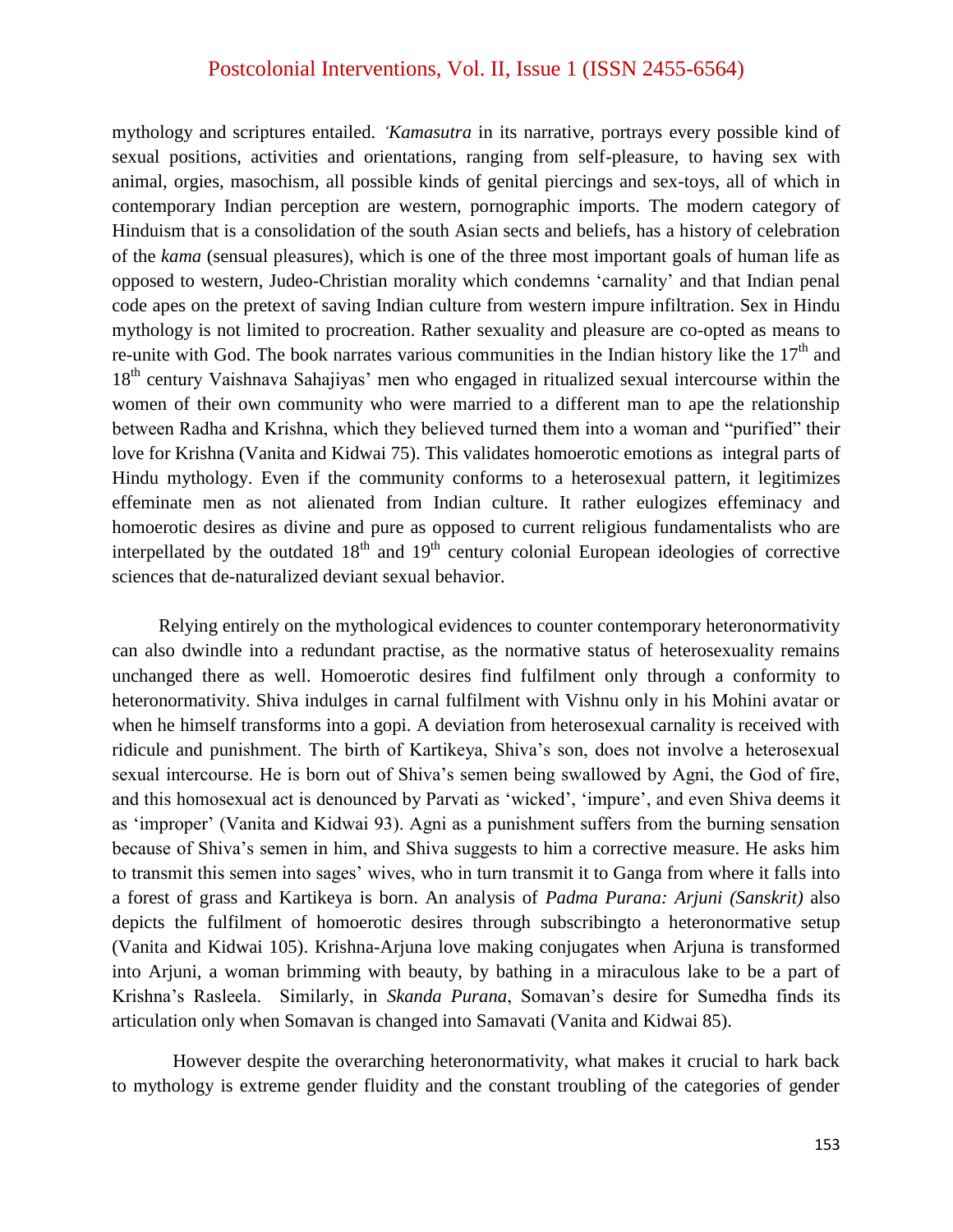and sex. This holds relevance in connection to the modern Butlerian theorization of gender, where not just gender but even sex loses its binary, immutable and absolutist rigidity and becomes problematic and contingent. There are movements across not only gender, a social construct, but also across sex, puncturing the institutional "biologization" of sex. This intimates a possibility of breaking beyond the imposed identities for the accomplishment of desires. Fulfilment of desire holds utmost importance in achieving salvation in South Asian mythologies as opposed to the renunciation in the western ones.

According to the doctrine of Samskaras, one becomes what one desires to become and may be reborn as whatever one mentally dwells upon in one"s dying hours. Fulfilment of all desires may be seen as a necessary step towards ridding oneself of those desires and attaining liberation. (Vanita and Kidwai 86)

There also are instances of homosexual erotic fulfilments sans gender or sexual transformation. For instance, the birth of Bhagiratha, as mentioned in the medieval text *Sushruta Samhita*, is a result of the sexual intercourse between two women (Vanita and Kidwai 115). This not only defies the biologized sex but also ratifies homosexual affairs. In a version of *Krittivasa Ramayana*, after the death of King Dilipa, his wives, on Lord Shiva's command, have sexual intercourse with each other which engenders Bhagiratha. Etymologically Bhagiratha is the one born through the divine blessing of two bhagas (vulvas). In another version of Krittivasa Ramayana, Lord Brahma commands Madan (Kama), the God of love, desire and beauty to bear the two queens a son, obeying which he casts a spell on them and they engage in passionate sexual intercourse.

Burning with desire induced by Madan, Chandra and Mala took each other in embrace, and each kissed the other

Chandravati played the man and Mala the woman; the two women dallied and made love [Dui nari mono ronge rongo krira kori]. (Vanita and Kidwai 119)

The relationship between fourteenth century mystic poet Jagannath Das and his master major mystic Shri Chaitanya can be considered to trace the homoeroticism as an integral part of divine devotion and spirituality.

In Chaitanyaganoddedipika, Jagannath is said to have been known by female names Bilasakya, Tinkini, and Kamalatika in previous births. Jagannath identified with Radha and her handmaids. Seeing Krishna in Chaitanya, he thought of himself as Chaitanya"s maidservant. As part of devotional ritual, he would massage Chaitanya"s legs and wear the clothes Chaitanya had taken off, including his loincloth. This intimate relationship continued till Chaitanya"s death. (Vanita and Kidwai 111)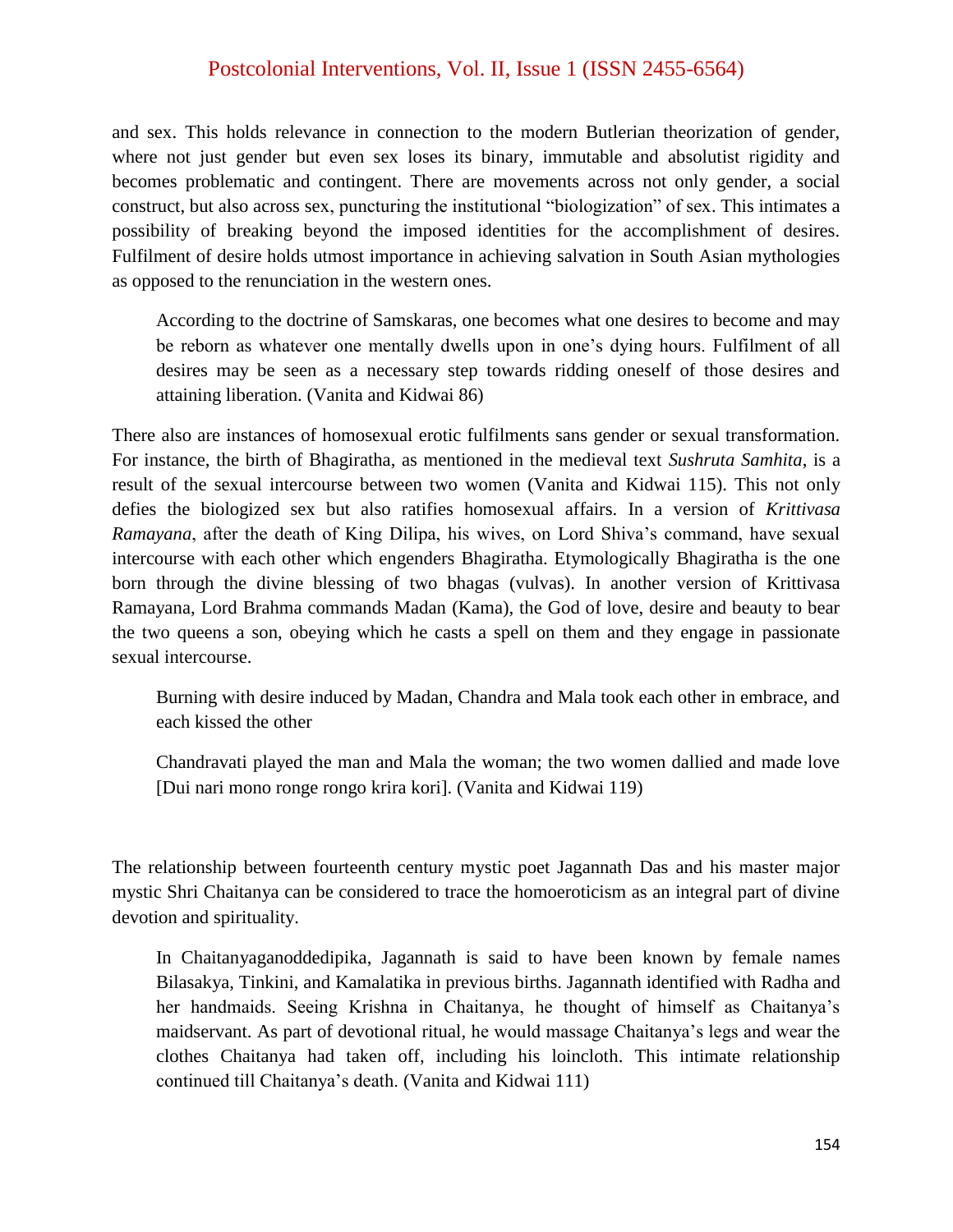Also, despite heterosexuality being the "norm", it is often an imposition, rather than a free choice. It seems like a bondage that results in dissatisfaction, despair and eventually infidelity to break free or a feeling of contempt for heteronormative matrimony. The very idea of giving birth to Ganesha strikes Parvati as a result of the yearning for privacy and distance from Lord Shiva. She is disturbed by her husband"s chauvinistic intrusions into her private bathing sessions with her female friends. She places her freedom much above matrimony and goes to the extent of demanding Ganesha to rage a war against Shiva (Vanita and Kidwai 97). Shiva too transgresses matrimonial and monogamous boundaries in his escapades with various avatars of Lord Vishnube it as Mohini or as Krishna.

*Same-Sex Love in India* through its narratives establishes that the discourses on gender and sexuality are not the monopoly of western philosophies. Rather the actual manifestation of fluidity, performativity, contingencies and problematics of gender are found in Indian mythology. We have texts loaded with subversive power which, if narrativized and historicized, could outlive the false consciousness of hetero-normativity.

#### **Works Cited**

Althusser, Louis. "Ideology and Ideological State Apparatuses". *Literary Theory: Introductory Reader.* Ed. Simi Malhotra and Saugata Bhaduri. New Delhi: Anthem Press, 2010. 21-65. Print.

"Article 21 of The Constitution of India- The Expanding Horizons." *legalserviceindia.com.* 24 June 2016. [<http://www.legalserviceindia.com/articles/art222.htm>](http://www.legalserviceindia.com/articles/art222.htm)Butler, Judith. *Gender Trouble: Feminism and the Subversion of Identity*. New York: Routledge, 1990. Pdf File. 21 July 2016.

<http://lauragonzalez.com/TC/BUTLER\_gender\_trouble.pdf>

- "CIVIL APPEAL NO.10972 OF 2013 (Arising out of SLP (C) No.15436 of 2009)". *Judis.nic.in*, 19 December 2017. [<http://judis.nic.in/supremecourt/imgs1.aspx?filename=41070.](http://judis.nic.in/supremecourt/imgs1.aspx?filename=41070)>
- "Ek Din Vo Bhole Bhandari Ban Kar Ke Brij Ki Nari." *Bhaktigaane.in*. 23 June 2016. [<http://bhaktigaane.in/ek-din-vo-bhole-bhandari-ban-kar-ke-braj-ki-naari-shiv-bhajan](http://bhaktigaane.in/ek-din-vo-bhole-bhandari-ban-kar-ke-braj-ki-naari-shiv-bhajan-mp3-lyrics-mahaveer-sharma-ji/)[mp3-lyrics-mahaveer-sharma-ji/](http://bhaktigaane.in/ek-din-vo-bhole-bhandari-ban-kar-ke-braj-ki-naari-shiv-bhajan-mp3-lyrics-mahaveer-sharma-ji/)